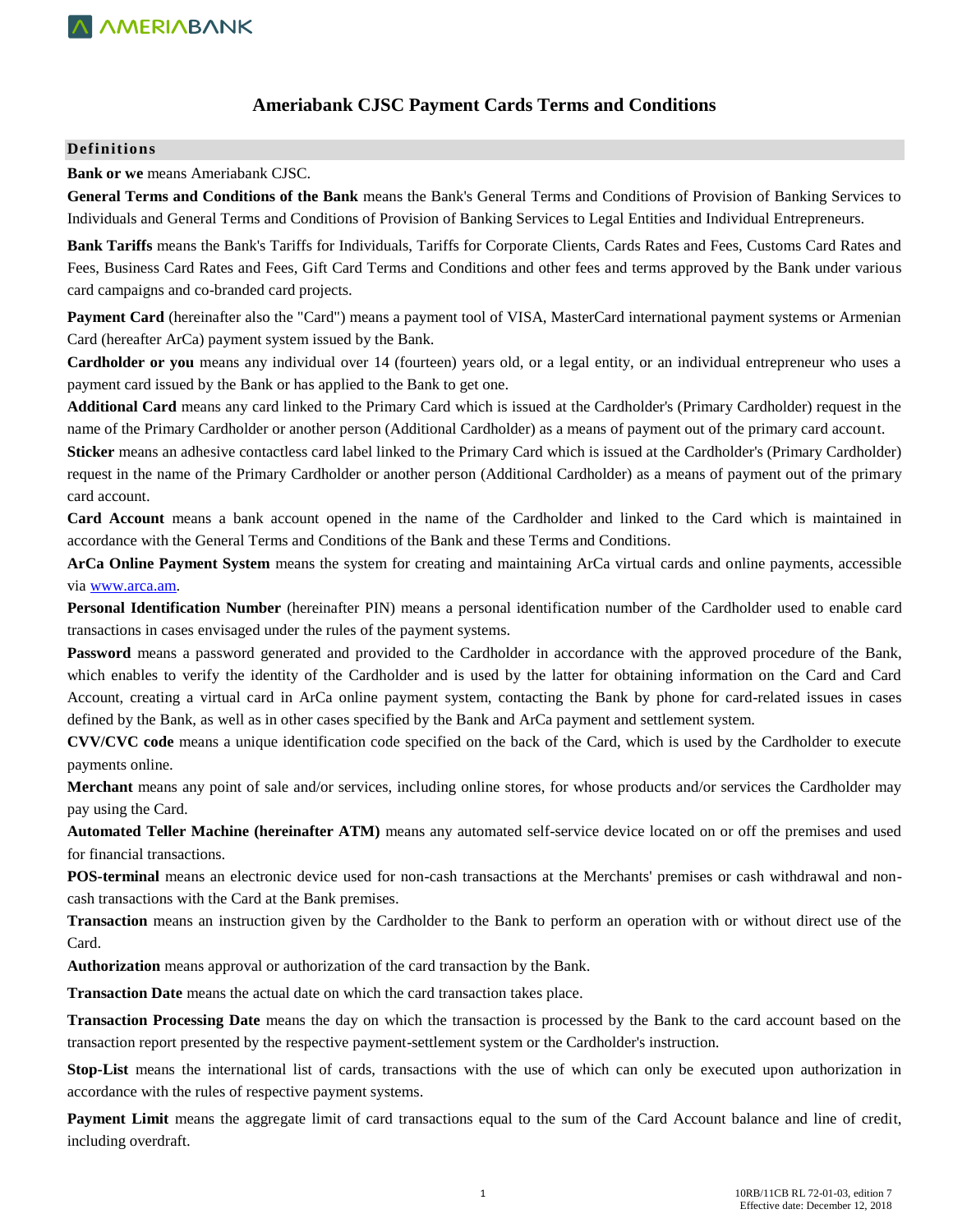**Over-Limit** means the amount used over the Payment Limit, including the amount charged by us according to the Bank Tariffs, which is deemed to be your liability to the Bank.

**Card Package** means a set of additional benefits provided together with certain types of cards as determined by the Bank Tariffs.

Loyalty Point means each of the points accrued to the cards issued to individuals in accordance with the terms and conditions of loyalty program, which may be used to get certain Bank services or a 100% discount on the service fee under some of the Bank products.

**Statement** means a report issued by the Bank to the Cardholder showing the transactions through the Card Account (Primary, Additional Cards and Stickers).

**Written or in Writing** means a way of submitting an instruction or information to the Bank through a document signed by the Cardholder or otherwise authorized by the Cardholder in a way that has been agreed between the latter and the Bank in advance (online/mobile banking, phone banking, etc.).

**Armenia** means Republic of Armenia.

**NKR** means Nagorno Karabakh Republic.

### **1. General Provisions**

- 1.1. Payment Card Terms and Conditions of the Bank (hereinafter the "Terms and Conditions") regulate the relationships between you and us during issuance and service of the Card by us and use of the Card by you.
- 1.2. We provide the Card to you based on a properly completed application-agreement form (hereinafter "Application-Agreement") whereby you confirm that you accept these Terms and Conditions.
- 1.3. Any and all instructions of the Cardholder for change or modification of the terms directly specified in the Application-Agreement should be submitted on the approved template of the Bank. All such changes and modifications shall supersede any and all previous instructions related to the same subject matter. For the purposes of the Terms and Conditions, the instructions, submitted under the Application-Agreement, and the specified terms shall be applicable as amended and modified.
- 1.4. These Terms and Conditions should be read together with the General Terms and Conditions of the Bank. Furthermore, any and all relations between you and the Bank not regulated by these Terms and Conditions shall be regulated by the General Terms and Conditions of the Bank, the Bank Tariffs, binding legal contracts between you and the Bank and the legislation of Armenia. Where not regulated by the legislation of Armenia, such relations shall be regulated by customary business practices.
- 1.5. Fees and (or) agreements for specific card types, card campaigns and co-branded projects may apply further to these Terms and Conditions and set out provisions or limitations different from those herein contained.
- 1.6. Any cash flows driven by the use of the Card, including loan proceeds (credits, debits), and use of cash and non-cash funds shall be regulated by these Terms and Conditions, as well as the rules and terms defined by ArCa, VISA and MasterCard payment systems.
- 1.7. We shall maintain a Card Account to process the transactions with the Card and Additional Card(s), if any.
- 1.8. The Card Account shall be opened in the name of the Primary Cardholder.
- 1.9. Card Accounts may be opened in Armenian drams, US dollars or euros.
- 1.10. You are required to have a current account in Armenian drams to be eligible for a Card.
- 1.11. The Card shall be valid up to the last day of the month indicated on the front of the Card.
- 1.12. The Card is at all times the property of the Bank and should be returned to us upon request.
- 1.13. The Card may not be used for illegal purposes.
- 1.14. We shall not be held liable for any damage or loss you may suffer due to Card Transactions resulting in breach of the rules and requirements herein contained, or use, provision or disclosure of the Card, PIN, password or information embossed on the Card (Card number, CVV/CVC, validity date) to the third parties.
- 1.15. You agree that in case a Card Package is provided to you together with the Card, we may provide your personal data (name, date of birth, ID details, contact data), without any prior notice to you, to the providers of the services included in the Card Package.
- 1.16. You (unless you are a holder of gift and business cards) participate in AYO program (the "Program"), under which you are entitled to cashback (partial refund of the money spent by you) on noncash payments made at the merchants partnering with the Program. The Program is implemented by Best Card LLC in accordance with the Terms of Participation in AYO Program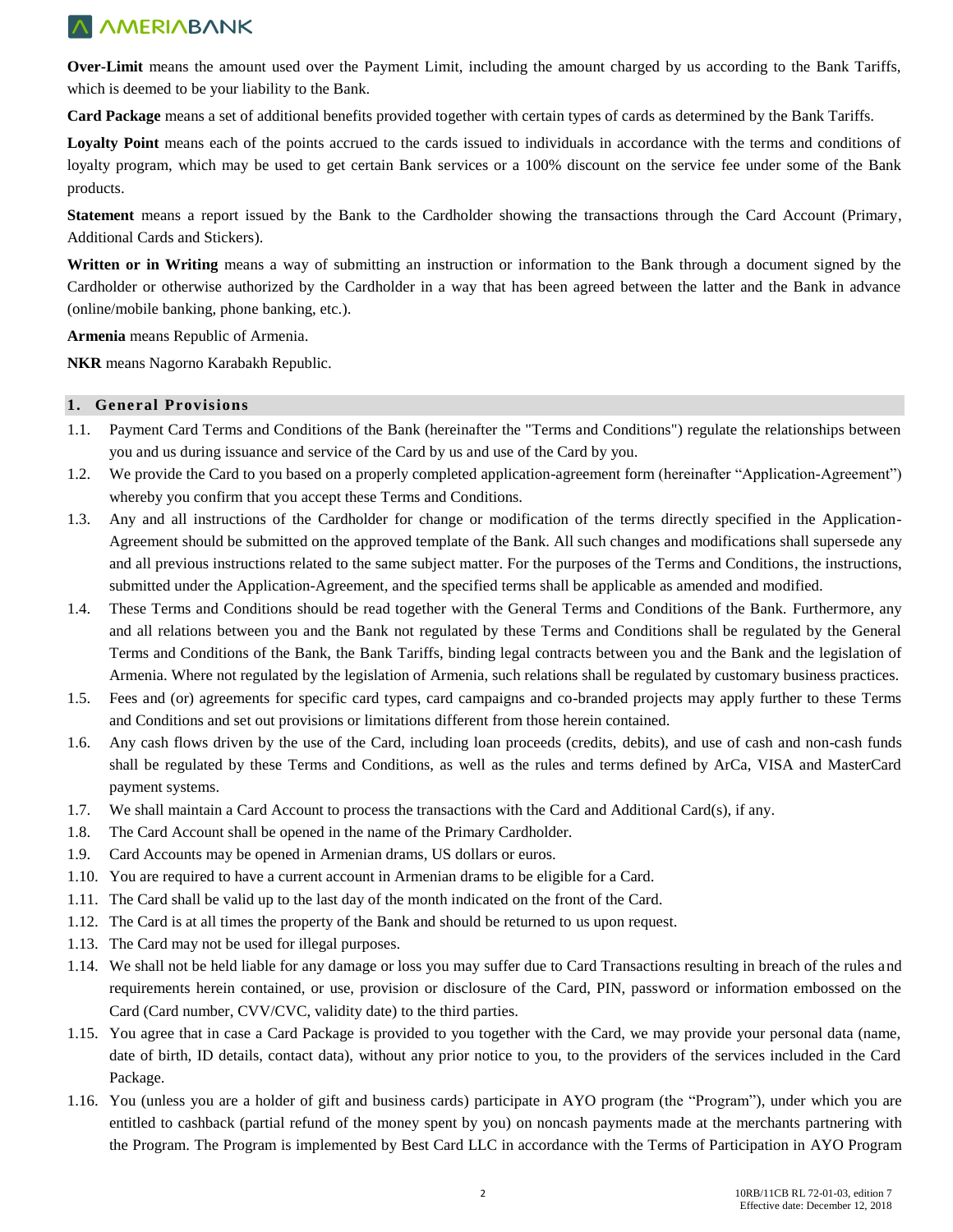available at Best Card LLC website [\(www.ayocard.am\)](http://www.ayocard.am/). Hereby you agree to join the Terms of Participation in AYO Program which constitute a public offer. You acknowledge that by accepting these Terms and Conditions you also accept that public offer.

- 1.17. For any Card-related inquiries you wish to address by phone, please call (+374 10) 56 11 11, available 24/7.
- 1.18. After expiry of the Card validity term the Card shall be reissued by us subject to the then-current tariffs and terms of the Bank unless you notify us in writing about your intention to terminate the Card at least 10 (ten) days prior to the expiry date, or your Card has been blocked, or you have liabilities to the Bank deriving from the use of the Card, or we have decided not to reissue the Card.
- 1.19. The first PIN will be issued to you by the Bank. At your choice, you may further change it at the ATM with a relevant functionality. For this purpose, you should enter your existing PIN and the new PIN. While changing the PIN-code, please follow the safety rules of the Bank that are published on our website or have been otherwise made available to you.
- 1.20. If you forget your PIN, we will reissue the Card upon your written request, charging the fee defined in the Bank Tariffs.
- 1.21. While identifying you as a user on the Bank's website, the details of the cards issued by Ameriabank CJSC may be requested for proper identification of the Cardholder, i.e. you should fill in the required card details and enter the one-time password sent to the mobile number provided by you to the Bank. Once you've completed the specified identification process, you may fill in loan applications, submit documents, propose preferable terms of loans and get loans.

### **2. Card Issuance**

- 2.1. You will receive your Card and PIN in separate sealed envelopes.
- 2.2. The Card (or the reissued Card, as relevant) and PIN shall be provided to you in a manner defined between you and us in advance (either in person or by postal delivery).
- 2.3. The process of delivering the Card and PIN will take 2 (two) business days upon your application date if the Card is delivered at the head office or any of the Yerevan-based branches, and 7 (seven) business days if the Card is delivered at the premises of other Armenia- or NKR-based branches. The Card may be delivered to you in shorter term subject to the Bank Tariffs. If the Card and PIN are delivered to you by postal service, the delivery period shall depend on the terms of the postal service providers.
- 2.4. Once you receive the Card and PIN, please check that the envelope has not been tampered with or compromised, the Card and PIN are inside the envelope, match your application and the embossed data are correct. If there are discrepancies, contact us immediately.
- 2.5. If you haven't received the Card within 60 (sixty) days following Card application or reissuance, we shall have the right to close the Card and destroy it.
- 2.6. If you have chosen Card delivery by a postal/courier service, the Card and PIN will be delivered to you by two different service providers or couriers.
- 2.7. We will charge you for the Card and PIN delivery in accordance with the Bank Tariffs.
- 2.8. If the Card and/or PIN cannot be delivered to you at the designated postal address, the Card and PIN envelops will be returned to us and retained until demanded.
- 2.9. After you have received the Card by postal/courier delivery, you should call the Bank to activate it. If you fail to contact the Bank to activate the Card within 6 (six) months after delivery, the Bank shall be entitled to close the Card.
- 2.10. The Card shall be activated within the following terms upon receipt of the Card and PIN by the Cardholder:
	- 2.10.1. 1 (one) business day if provided to the Cardholder on the Bank premises,
	- 2.10.2. 1 (one) business day after the Cardholder contacts us and we verify the Cardholder's identity in a proper manner, if the Card is delivered by a postal/courier service.
- 2.11. The validity period of the Card shall be as follows below:

| ArCa<br>Classic | Cirrus<br>Maestro/Visa<br>Electron/<br>ArCa Mir | Visa<br>Electron<br>Sticker | MasterCard<br>Standard/Visa<br>Classic | MasterCard<br>Gold/ Visa<br>Gold | MasterCard<br>Platinum/Visa<br>Platinum | Visa<br>Infinite | <b>MasterCard</b><br>Business/<br>Visa<br><b>Business</b> |
|-----------------|-------------------------------------------------|-----------------------------|----------------------------------------|----------------------------------|-----------------------------------------|------------------|-----------------------------------------------------------|
| 2 years         | 4 years                                         | 2 years                     | 4 years                                | 4 years                          | 4 years                                 | 4 years          | 4 years                                                   |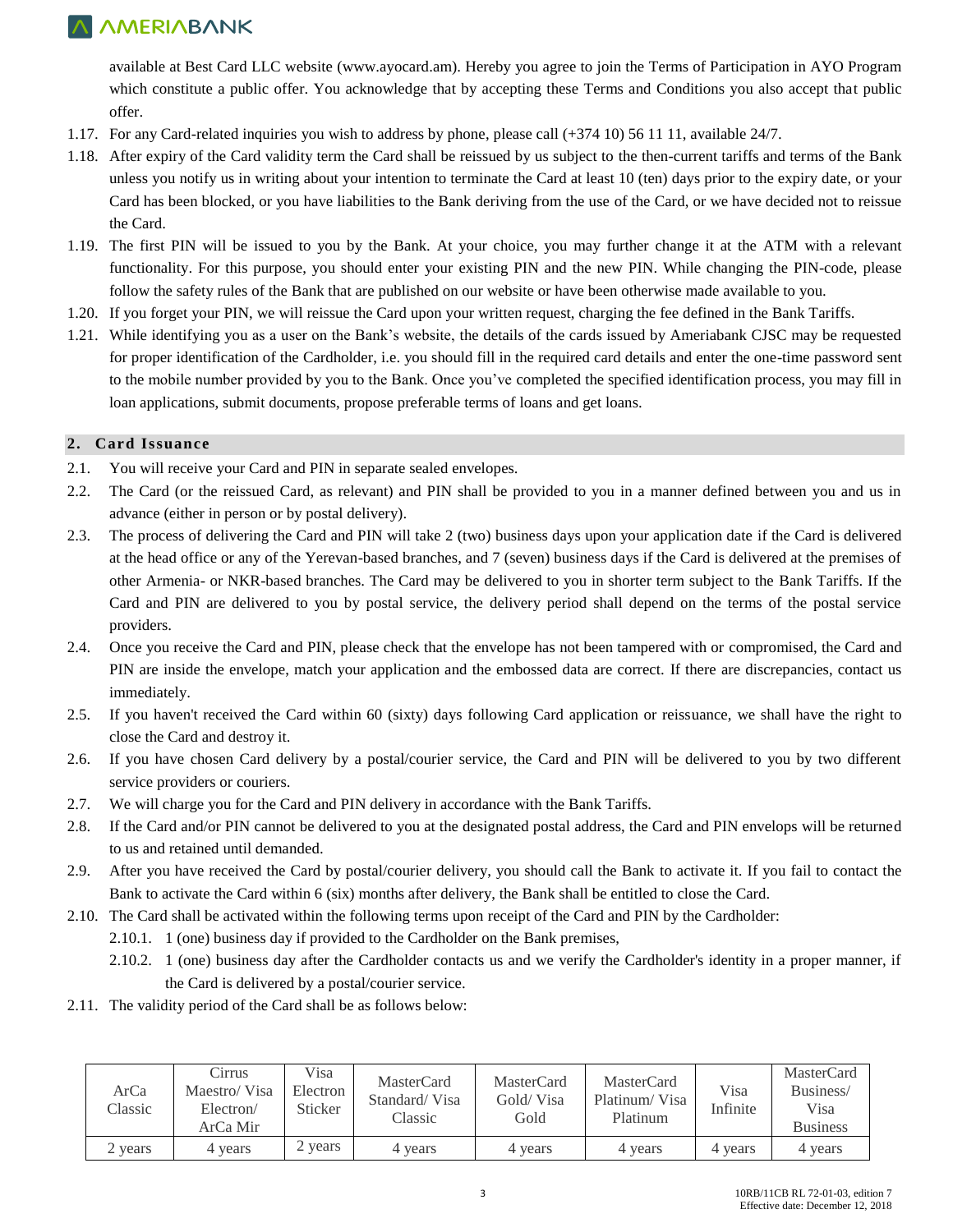The validity period of any additional card issued under each type of the card shall be consistent with the relevant validity periods specified above.

### **3. Card Use and Security Rules**

- 3.1. You should sign in the designated field on the back of the Card immediately upon receiving it. Absence of signature or its mismatch shall be a legal basis for rejection of card transaction or confiscation of the Card.
- 3.2. The Card may be used at ATMs, cash withdrawal centers and merchants through terminals and other devices the screens of which or the adjacent territories display information on the service of cards,
	- 3.2.1. such as cash withdrawal, cash deposit, utility payments, etc.,
	- 3.2.2. and symbols of the respective payment systems (ArCa, VISA, MasterCard, etc.) certifying that your Card can be accepted at that particular ATM or merchant.
- 3.3. You solely shall bear all risks of using the Card, PIN and password.
- 3.4. You may not make the Card, PIN and password available to a third party. You should take all precautions to ensure that the Card, PIN, password and the information embossed on the Card are not readily visible or otherwise accessible to other people.
- 3.5. Never write the PIN on the Card or keep the PIN record and the Card together.
- 3.6. You should enter your PIN only if required to complete the transaction with that particular type of Card through the device you use at that time. The PIN is not required for online payments via Internet (online stores). No need to enter PIN for payments under 10,000 AMD or foreign currency equivalent with contactless stickers.
- 3.7. Never provide (enter) your PIN while paying via Internet (online stores). If you have disclosed your PIN in an online store, immediately terminate the transaction and contact us to block the Card.
- 3.8. When you enter your PIN-code, please make sure it is not visible to other persons and not recorded by cameras.
- 3.9. Watch closely during the transactions you make at leisure and entertainment facilities. It is recommended that you do not entrust your Card to other persons and do not allow use of the Card out of your sight.
- 3.10. Do not use ATMs, cashing devices and POS-terminals you find suspicious or not reliable, or devices the card readers, keyboard or cash dispensing holes of which are connected to foreign devices, conductors, adhesive tape, etc.
- 3.11. When making online payments, etc., you should give preference to secure payment websites. Online gambling casinos and betting websites are considered the most risky channels.
- 3.12. After three successive incorrect entries of the PIN the Card will be blocked and/or swallowed by the ATM. The Card may be swallowed by the ATM if you don't take it within 20 (twenty) seconds after it pops out, as well as if there are technical problems with the ATM or if the Card is damaged.
- 3.13. If the ATM does not return the Card after the transaction, but the ATM screen and the receipt do not display the seizure notice, you should immediately call us and make sure that the Card has been blocked. Otherwise the Card should be immediately blocked.
- 3.14. To receive the retained Card back, please contact the Bank. The retained Card shall be returned to you within the following terms:
	- 3.14.1. 2 (two) business days if the ATM is on the premises of our head office or any of the Yerevan-based branches
	- 3.14.2. 4 (four) business days if the ATM is situated in any Armenian or NKR town where the Bank has a branch
	- 3.14.3. 10 (ten) business days if the ATM is situated in any other town or place where the Bank doesn't have a branch
	- 3.14.4. If your Card has been retained by the ATM of another bank, we will return it to you on the day we receive the Card from the respective bank.
- 3.15. To the extent permitted by law, we shall not be held liable for any direct or indirect losses you may incur through failure or malfunctioning of ATMs, POS-terminals or merchants unless the following conditions are in place at the same time:
	- 3.15.1. The Bank is at fault.
	- 3.15.2. Failure or malfunctioning occurred during working hours of the Bank.
	- 3.15.3. You have visited the head office or any branch of the Bank to withdraw cash available on the Card but were refused the service.

In any case, our liability shall be limited to the actual (direct) loss caused to you.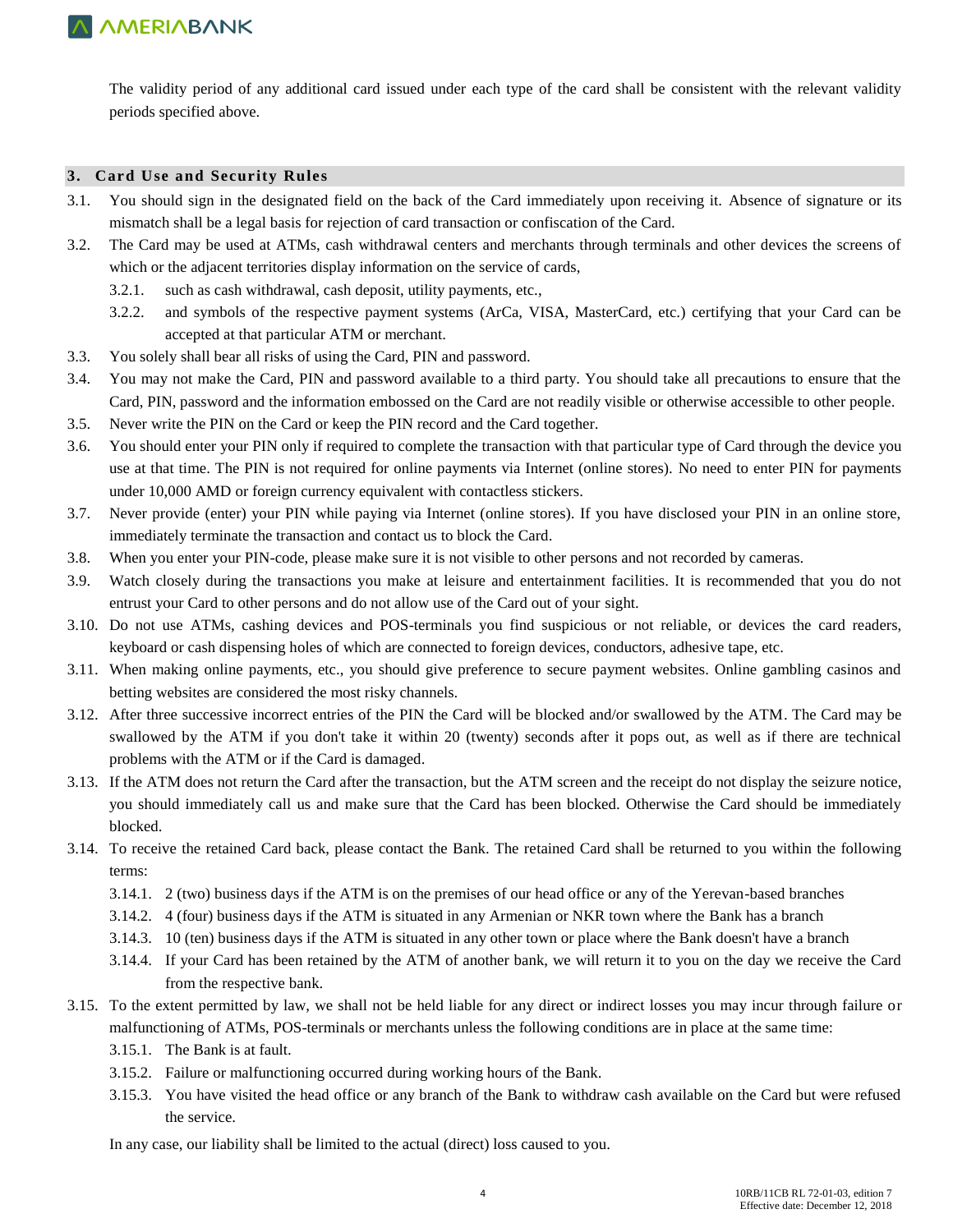- 3.16. In case of unauthorized use of the Card or such threat, notify the Bank immediately and request to block the Card.
- 3.17. To improve security of the Card, upon your request we may send you an SMS-alert each time you perform a card transaction. The service is subject to the Bank fees. SMS-alerts are aimed to boost your chances of preventing fraudulent use of the Card. The Cardholders receive SMS-alerts about all transactions and can immediately report to the Bank any suspicions of fraud thus preventing further illegal use of the Card.
- 3.18. If you have enrolled for an SMS-notification service or if you access other Bank services (including USSD service) via your mobile phone, please inform the Bank promptly about any change in your mobile phone number available in our records. Hereby you agree that if your information becomes known to third parties through you failing to inform us about changes in your phone number, such action shall not be considered disclosure of banking secrecy. The Bank shall not be held liable if the information stored on your mobile device or obtained via it has become known to other people due to access to your phone.
- 3.19. You may make all Card-related settings by yourself (via self-service devices or other distant banking channels (SMS, USSD, online/mobile banking)), which shall be considered your written instruction to the Bank and to the payment organization servicing your card.
- 3.20. Upon receipt of an SMS-alert you should check the transaction amount and status (executed, rejected, etc.). If you suspect fraud, promptly contact the Bank to block the Card.
- 3.21. If you pay online at the websites displaying "VBV/Secure code" logo aimed to increase security of the Card transactions over the Internet, you will have to enter a one-time password you will receive during every such transaction in an SMS sent to your mobile number available in the Bank records. We shall not be held liable if you don't receive an SMS due to any technical or other issue not related to the our operations, which may result in failure of any of your operations.
- 3.22. To further improve the security of your card transactions, we shall be entitled to change the card transaction and/or authorization procedure by requiring identification codes (one-time passwords, etc.) which will be made available to you either by texting to your mobile number, sending to your email or through other means (token, mobile app, etc.).
- 3.23. To protect yourself against fraudulent transactions, you may at any time during the validity period of the Card set transaction limits depending on the type or geographical coverage of card transactions. The limits shall be applicable only to transactions subject to authorization and shall be effective during the period specified by you.
- 3.24. For security considerations the Bank can prohibit or restrict card transactions in higher-risk countries.
- 3.25. We may suspend service of your Card if we have good reason to suspect that the transactions with your Card are fraudulent. Such suspension will be lifted once we receive enough evidence of the authenticity of transactions or sufficient clarifications.
- 3.26. In case of Card closure (cancellation or expiry of the validity period) you must return the Card to the Bank. If for any reason you are unable to return the Card but you have it with you, you should destroy it by cutting through the magnetic stripe and the chip. We shall not be liable for any transactions made with your Card as a result of your failure to return the Card to us.

### **4. Card Loss, Theft or Unauthorized Use**

- 4.1. If the Card has been lost, stolen or used without authorization (or you have such suspicion), please notify us or ArCa Processing Center immediately by any of the means below:
	- 4.1.1. the number specified on the Card, or
	- 4.1.2. (+374 10) 56 11 11, the Bank's 24/7 helpline, or
	- 4.1.3. (+374 10) 59 22 22 (ArCa Processing Center), or
	- 4.1.4. emailing us to [cardsupport@ameriabank.am](mailto:cardsupport@ameriabank.am), or
	- 4.1.5. online banking system of the Bank during our open hours, or
	- 4.1.6. visit to our head office or any branch during our open hours
- 4.2. We will block the Card following your notification of the Card loss, theft or unauthorized use (such suspicion).
- 4.3. The verbal notice of the Card loss, theft or unauthorized use (such suspicion) should be confirmed in writing within reasonable time frames. The Bank shall be deemed duly notified upon receipt of the written notice.
- 4.4. You solely shall be liable for any and all card transactions performed before the loss, theft or unauthorized use of the Card (such suspicion) has been reported to us.
- 4.5. You shall also be liable for the card transactions performed after reporting the loss, theft or unauthorized use of the Card (such suspicion) to us, if such transactions don't require authorization (including over the Internet). To enable chargeback claims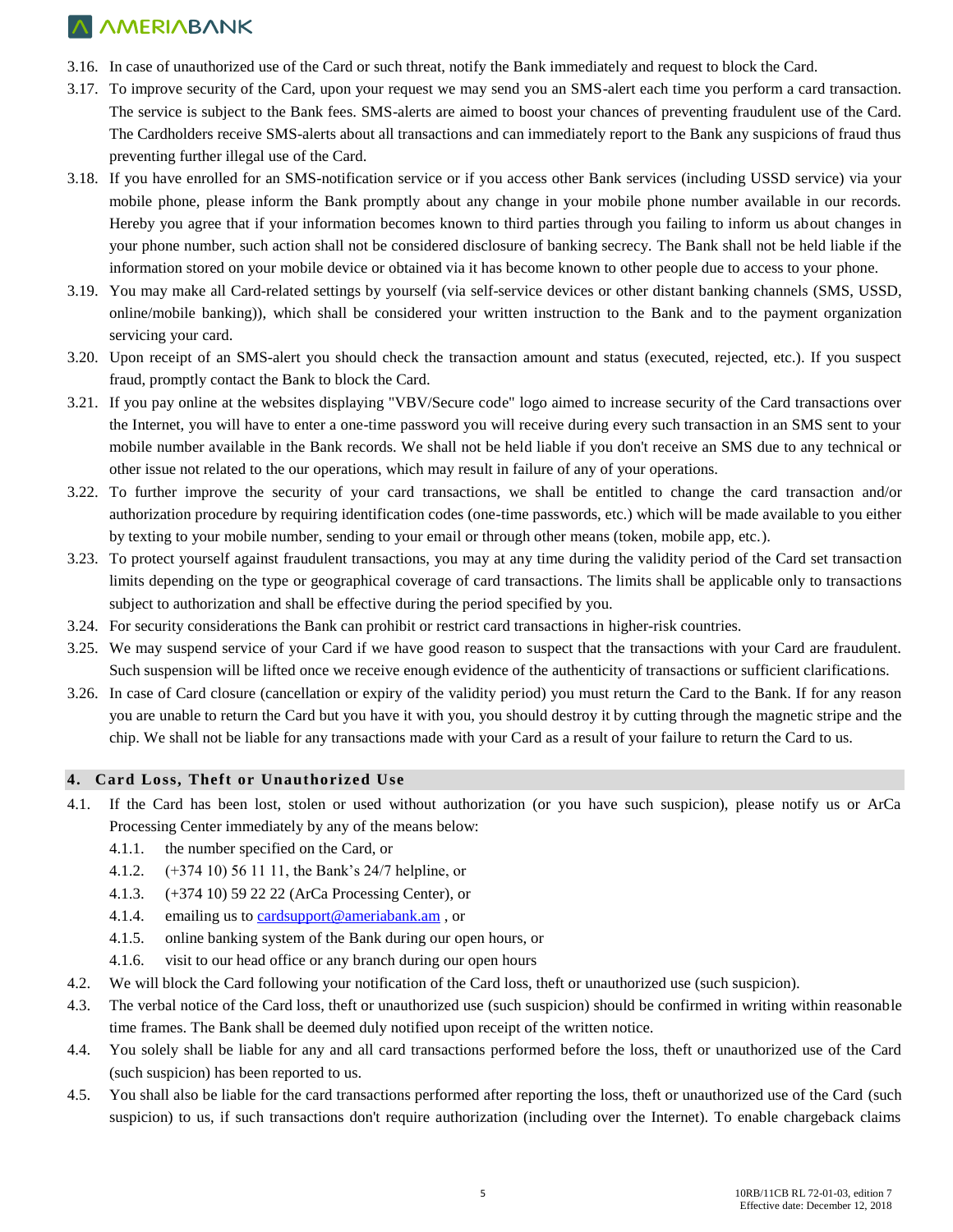under the transactions not requiring authorization, we will place your Card in the Stop-List upon your request within the terms defined by respective payment system. The service is subject to the Bank Tariffs.

- 4.6. The Cardholder shall indemnify the Bank against any losses and damages it may suffer due to the Cardholder's failure to notify the Bank of the Card loss, theft or unauthorized use, as well as due to misuse of the Card by the third parties before notifying the Bank.
- 4.7. We recommend renewing the Card in case of its loss, theft or unauthorized use. If you wish to continue using your compromised Card, you should request the Bank to unblock it. In such cases, any and all liability for the damages and losses you may incur due to the use of the compromised Card shall be borne solely by you.

#### **5. Card Transactions**

- 5.1. Unless there are restrictions on the card transactions defined by any Card-specific terms and conditions, rates and fees and/or agreements, you may perform the following card transactions:
	- 5.1.1. deposit cash into the Card via cash-in machines or at our premises
	- 5.1.2. withdraw cash from the Card via cash-dispensing ATMs or POS-terminals
	- 5.1.3. make money transfers via ATMs, at banks, as well as via distant banking systems and ArCA online payment system
	- 5.1.4. pay for goods and services purchased from various merchants (including online stores), without cash
- 5.2. The amount you deposit into your Card through the Bank teller, or by a transfer from a Bank account (other than card accounts) to your Card Account will become available to you within 10 (ten) minutes provided there are no technical or software issues at ArCa Processing Center.
- 5.3. Card-to-card transfers via ATMs or ArCa Processing Center are normally completed within 5 (five) minutes provided there are no technical or software issues at ArCa Processing Center.
- 5.4. We will execute your payment orders within the terms defined in the Bank Tariffs.
- 5.5. As a rule, all transfers from card or other bank accounts become available to the Cardholder within the following terms:
	- 5.5.1. before 12:30 p.m. if the amount was received before 11:00 a.m. of the same business day
	- 5.5.2. before 4:30 p.m. if the amount was received before 3:00 p.m. of the same business day
	- 5.5.3. before 6:30 p.m. if the amount was received in the period from 3:00 to 5:00 p.m. of the same business day
- 5.6. The amounts deposited into the Card Account via cash-in machines are activated on the account with immediate effect and normally processed to the account on the next business day. Cash-in ATMs may process deposit transactions with any Card of ArCa payment system irrespective of the currency.
- 5.7. Possibilities and restrictions of cash deposit ATMs with regard to the transaction amount, face value of the banknotes etc., are defined by the machine service providers and/or payment systems and normally displayed on the ATM for your reference.
- 5.8. The transaction amount will be debited to the Card immediately and processed to the Card Account within the following terms:
	- 5.8.1. next business day if the transaction was performed via ArCa system
	- 5.8.2. 2-3 days if the transaction was processed outside ArCa system
- 5.9. The Bank shall not be liable for any losses and damages you may incur due to interrupted or late activation of the amount on your Card Account. In particular, in the event of technical issues or on the first business day of each month it might take longer than the defined term to activate transaction amounts on your account.
- 5.10. Maximum cash withdrawal limit and maximum number of card transactions per day are defined in the Bank Tariffs. If you wish to withdraw an amount above the defined cash withdrawal limit, you should contact us and file a relevant application.
- 5.11. Daily amount withdrawn from the ATMs of Armenia-based banks may not be above AMD 500,000 (five hundred thousand).
- 5.12. We may suspend your card transactions (block the Card) at our sole discretion in any of the cases below:
	- 5.12.1. we have information or good reason to believe that the card transaction is not authentic or the Card is being misused
	- 5.12.2. you have outstanding liabilities to us
	- 5.12.3. in other cases defined in the General Terms and Conditions of the Bank
- 5.13. The blocked Card shall be unblocked by us on the same business day when we receive your written request to do so, unless otherwise envisaged under these Terms and Conditions and the General Terms and Conditions of the Bank. If the Card had been blocked at the initiative of the Bank, we shall lift the block on the same day when the reasons for Card blocking are discharged, unless otherwise envisaged under these Terms and Conditions and the General Terms and Conditions of the Bank.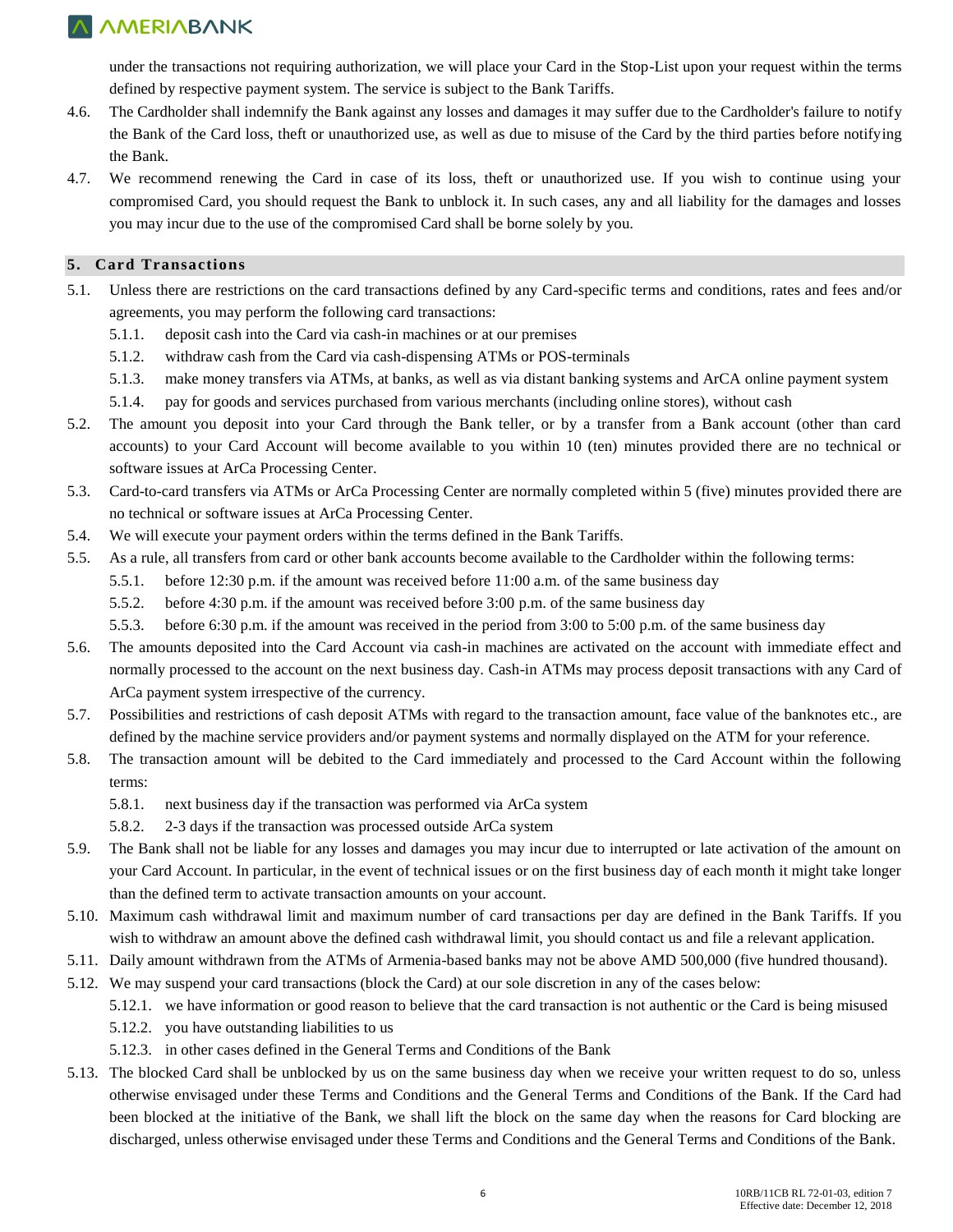- 5.14. Accrual and charging of Card service fees shall continue during the block period.
- 5.15. Any transaction verified as a transaction with the use of your Card shall be deemed your liability.
- 5.16. The card transaction and the chargeback transaction shall be deemed two different transactions and both shall be shown on your account Statement.
- 5.17. You may obtain duplicates of card transaction proofs at the Bank subject to our Tariffs.

#### **6. Fees and Charges**

- 6.1. You will pay us Card service-related fees specified in the Bank Tariffs unless there is other arrangement between you and us.
- 6.2. The first annual service fee shall be due upon ordering the Card while all the other payments shall be due in advance as prescribed under the Bank Tariffs.
- 6.3. If card transactions or service fees go beyond your Payment Limit, your Card Account will be overdrawn, and you will pay an over-limit fee subject to the Bank Tariffs.
- 6.4. We shall charge any and all Card service and other related fees, including the over-limit amounts and over-limit fee, all amounts payable, without further notice to you or payment instruction on your side. The amounts first shall be charged to your Card Account, then to your other accounts with the Bank if there are no sufficient means on your card accounts. Furthermore, you should make sure that there are sufficient funds on your bank accounts at all times to make the payments specified in this clause.
- 6.5. Any amounts of canceled transactions refunded to you by the Merchant shall be charged back to your card account after deduction of the chargeback fees (if any). Irrespective of whether or not the amount of canceled transaction was charged back to your account you shall fully repay your liability to the Bank arising out of such transaction.
- 6.6. We shall not be held liable for any fees for services imposed on you and charged to your card account by the Merchant.

#### **7. Currency Exchange**

- 7.1. You may perform card transactions both in the Card and a different currency.
- 7.2. If you make a transaction in a currency other than the currency of your Card, it will be converted into the Card Account currency for processing purposes.
- 7.3. In case of foreign currency-denominated Cards, all commissions and fees in the local currency shall be charged to your account after conversion at the average market exchange rate declared by the Central Bank of Armenia.
- 7.4. We shall not be held liable for any losses you may suffer due to the difference caused by the exchange rates used during conversion.
- 7.5. All amounts of the transactions made via ArCa payment system, as well as amounts of USD and euro-denominated transactions made via VISA and MasterCard payment systems shall be converted and processed into your Card Account at the exchange rates set by the Bank on the transaction processing date.
- 7.6. Amounts of transactions denominated in a currency other than USD or euro, made via VISA or MasterCard payment systems, shall be converted into USD at the exchange rates set by VISA or MasterCard payment systems on the day preceding the transaction processing date (please note, that VISA also charges a fee equal to 2 (two) percent of the transaction amount), then the amounts shall be converted into your Card currency at the exchange rates set by the Bank on the day preceding the transaction processing date.

#### **8. Statements**

- 8.1. Unless otherwise required by applicable regulations, before the 15th day of the month following the billing period, we will provide to you an account Statement at the frequency and in a manner defined by the legislation or Armenia and/or determined between you and us in advance. The Statement can be withheld in cases defined by the legislation of Armenia.
- 8.2. If you don't dispute the Statement during thirty (30) days after the statement date, it will be deemed accepted by you. If you inform us about your disagreement with Statement entries within the defined term in writing, we shall handle your claim and provide you a complete response within 90 (ninety) days after receiving your claim. Any claims received after the specified period will be handled in accordance with the Armenian legislation, procedures defined by ArCa, VISA and MasterCard payment systems and/or our internal regulations.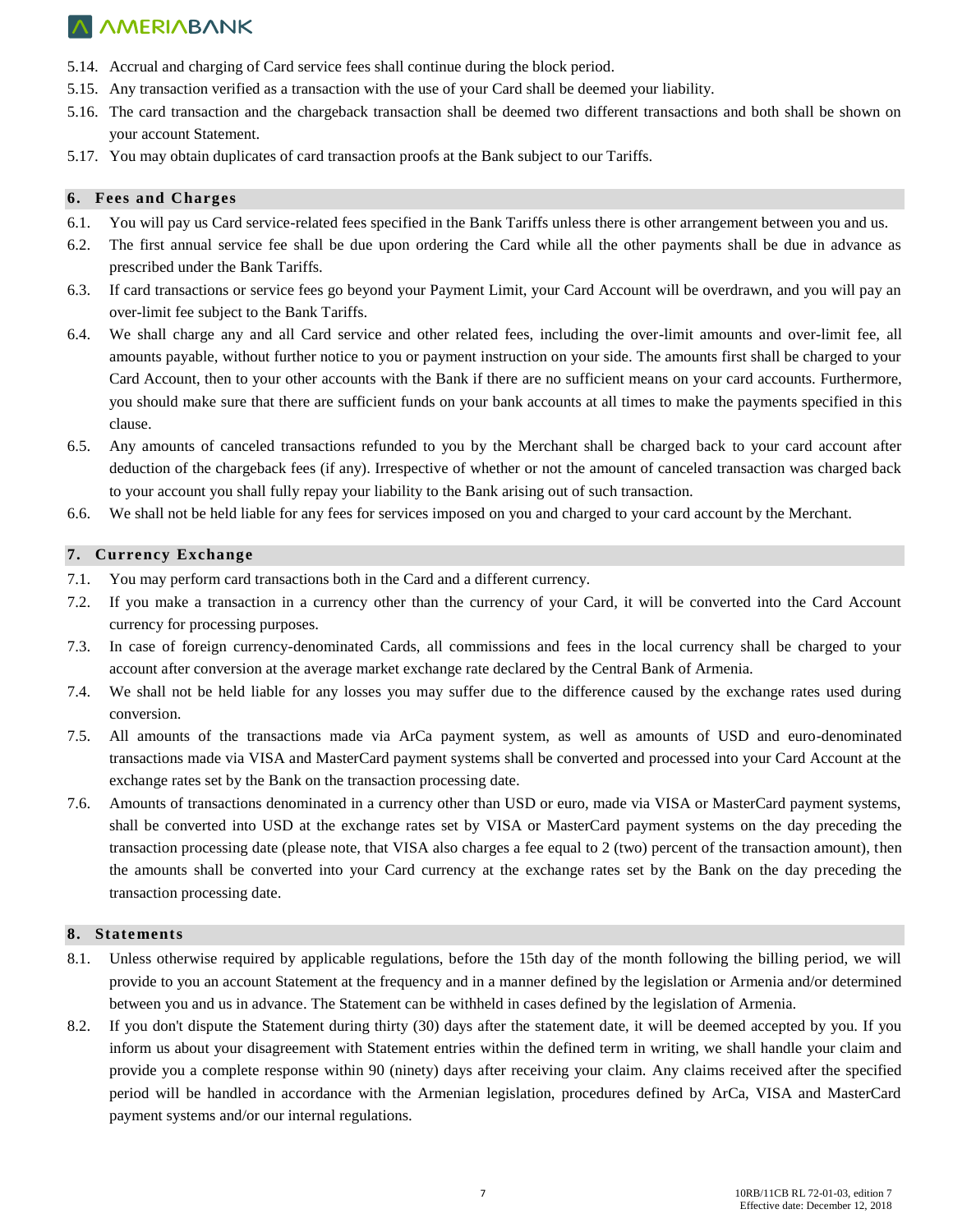### **9. Disputing**

- 9.1. If you have any objections or disagreement with regard to the card transactions, you may file a chargeback application with us not later than within 30 (thirty) days following receipt of the Statement. You should enclose supporting documents together with the application and any other information we may reasonably request.
- 9.2. You may also file a chargeback application if the transaction you made at the Merchant has been canceled but the Merchant failed to return the amount of the canceled transactions within the set period or within the terms below:
	- 9.2.1. 10 days upon transaction cancellation if the transaction was made in Armenia
	- 9.2.2. 30 days if the transaction was made in other countries
- 9.3. We shall not be liable for your card transactions, however, we'll use our best efforts to help you in resolving the issue. Failure to resolve the issue shall not release you from your liabilities to the Bank.
- 9.4. Disputing of transactions made at Merchants shall not be considered a compliant or a claim against the Bank and our actions shall be limited to intermediation and facilitation only.
- 9.5. If the investigation shows that you did make the disputed transaction or the transaction is a result of breach of Card rules, you will be charged a fee pursuant to the Bank Tariffs.
- 9.6. We will respond to your chargeback application within the following terms:
	- 9.6.1. 40 (forty) days upon receipt of the application if the transaction was made via ArCa payment system
	- 9.6.2. 60 (sixty) days upon receipt of the application if the transaction was made via international payment systems
	- 9.6.3. 10 (ten) business days upon receipt of the application for cash withdrawal or cash deposit transactions via our ATMs (if the ATM hasn't dispensed the cash, but the amount was debited to your account; or you have loaded cash into your Card but the amount was not credited to your account)

#### **10. Additional Card**

- 10.1. The Cardholder (Primary Cardholder) may request the Bank to issue Additional Cards linked to the Primary Card in the name of the Primary Cardholder or another person.
- 10.2. The type of the Additional Card may differ from that of the Primary Card but it should be of the same or lower grade. Contactless Sticker may be used as option of an Additional Card.
- 10.3. Any Additional Card linked to a credit Card shall be a credit Card, too.
- 10.4. No separate password will be required for the Additional Card. All Additional Card transactions requiring entry of a password should be performed by the Primary Cardholder using the password of the Primary Card.
- 10.5. If the Additional Card is delivered by a postal/courier service, the Primary Cardholder should contact the Bank to confirm receipt of the Card and PIN in the manner described in these Terms and Conditions.
- 10.6. All transactions with the Additional Card shall be processed to the Primary Card Account.
- 10.7. Total transactions with the Primary and Additional Cards should not exceed the Payment Limit of the Primary Card.
- 10.8. The Primary Cardholder may assign a separate monthly Payment Limit to each Additional Card.
- 10.9. All liabilities deriving from the use of the Primary and Additional Cards shall be deemed the Primary Cardholder's liability to the Bank.
- 10.10. Upon expiry of the validity period of the Additional Card, we will reissue the Additional Card in accordance with these Terms and Conditions. We may provide the reissued Additional Card to the Additional Cardholder without any notice to the Primary Cardholder.
- 10.11. Additional Cardholder must notify us about death, incapacity, insolvency or bankruptcy of the Primary Cardholder and not use the Card if such circumstances have become known to him/her.

### **11. Card Closure**

- 11.1. Subject to these Terms and Conditions and approved internal regulations and bylaws of the Bank, we have the right to terminate any and all card transactions (cancel the Card) and close your Card Account in the following cases:
	- 11.1.1. if you have outstanding liabilities arising out of the Card use, which were not paid by you within 30 (thirty) or more days upon receipt of the Statement showing such transactions
	- 11.1.2. if you have other outstanding liabilities to the Bank
	- 11.1.3. in case of decease or bankruptcy of the Cardholder, based on properly documented notice of such fact